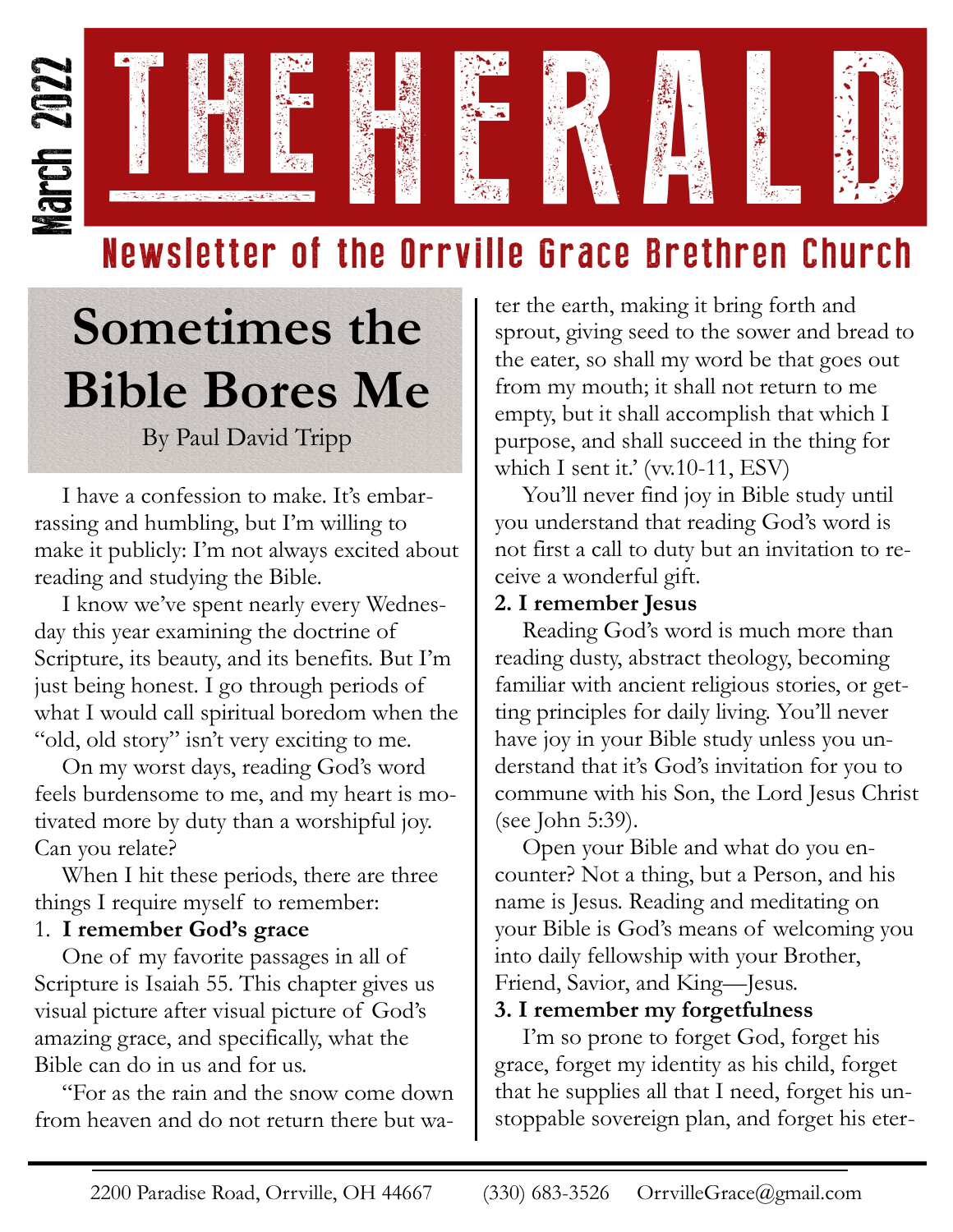nal kingdom. So I need to be reminded every day of God's awesome glory, his gracious presence in my life, and my unique identity as his child. His word was given so that day after day, I would remember.

So, tomorrow, when you don't feel like opening your Bible, remember God's grace, remember your friend and brother, Jesus, and remember how quickly you forget.

Pick up God's word not with the burden of guilt or as a call to duty, but because it's a gift given to you by a God of amazingly tender mercy and grace.

I would like to conclude with a lengthy Charles Spurgeon excerpt on the purpose of Scripture.

*"Great peace have they which love thy Law: and nothing shall offend them" (Psalm 119:165).*

*"Yes, a true love for the great Book will bring us great peace from the great God and be a great protection to us. Let us live constantly in the society of the law of the Lord, and it will breed in our hearts a restfulness such as nothing else can. The Holy Spirit acts as a Comforter through the Word and sheds abroad those benign influences which calm the tempests of the soul.*

*Nothing is a stumbling block to the man who has the Word of God dwelling in him richly. He takes up his daily cross, and it becomes a delight. For the fiery trial he is prepared and counts it not strange, so as to be utterly cast down by it. He is neither stumbled by prosperity—as so many are nor crushed by adversity—as others have been—for he lives beyond the changing circumstances of external life. When his Lord puts before him some great mystery of the faith which makes others cry, "This is an hard saying; who can hear it?" the believer accepts it without question; for his intellectual difficulties are overcome by his reverent awe of the law* 

*of the Lord, which is to him the supreme authority to which he joyfully bows. Lord, work in us this love, this peace, this rest, this day."*<sup>1</sup>

1 Charles Haddon Spurgeon, Faith's Checklist, April 9 reading, Spurgeon Archive, archive.spurgeon.org/fcb/fcb-bod.htm  $\overline{a}$ 

*This content was originally posted on the Wednesday Word, a weekly devotional with Paul Tripp on [www.paultripp.com"](http://www.paultripp.com)* 

## **We will Answer for What We Watch**

By: Kevin DeYoung

"And Jehoash did what was right in the eyes of the Lord all his days. ... Nevertheless, the high places were not taken away." (2 Kings 12:3-4)

It is possible for God's people to get many things right, while still getting one very important thing wrong. Several times during the years of the divided monarchy, we read of basically good kings who basically did what was right—kings like Jehoshaphat, Jehoash, Amaziah, Azariah, and Jotham. Each one walked in the ways of God. And yet, all of them failed to address one critical area of disobedience. "The people still sacrificed and made offerings on the high places" (2 Kings 15:35). These local shrines were used for making sacrifices, burning incense, holding feasts, and celebrating festivals. They were pagan places devoted to the worship of pagan gods. The high places were too normal and too popular for God's people to remove them.

Which brings me to Squid Game, the South Korean television series about 456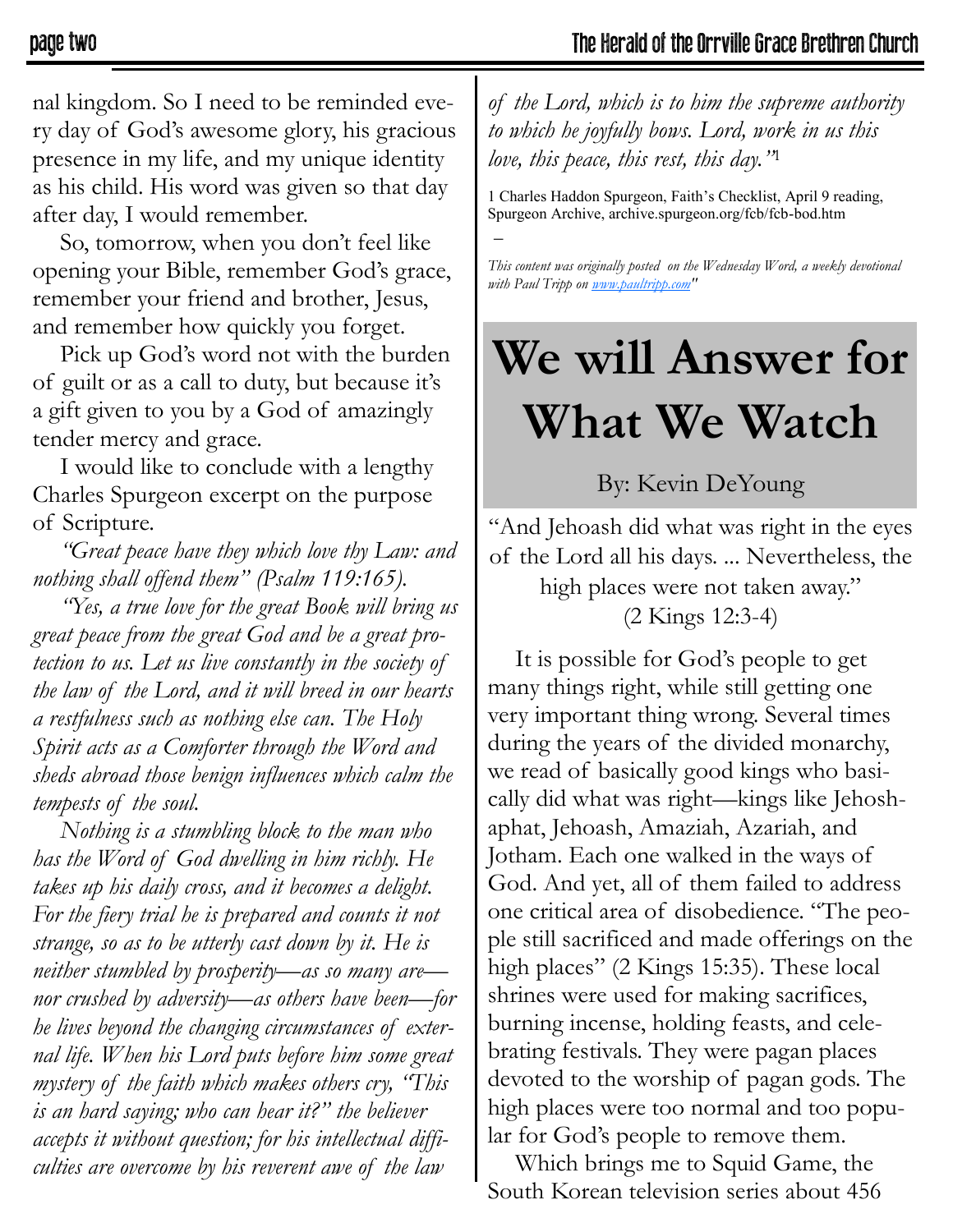indebted and down-on-their-luck players who receive a mysterious invitation to participate in a survival game, with hopes of winning 45.6 billion won (more than \$38 million). Although the contests involve children's games (of which squid game is one), the premise of the show is anything but kid -friendly. Every game ends in death (often extremely graphic and violent), with each death adding another 100 million won to the grand prize. Since its worldwide release on Sept. 17, Squid Game has been watched in more than 142 million households, becoming Netflix's most watched series to date.

Isn't this just another Hunger Games? Not exactly. According to IMDB Parent's Guide for Squid Game, the sex and swearing are bad, but according to the Parent's Guide the level is only "moderate." It's the violence that rates "severe."

Does the presence of sensuality, swearing, and violence make a piece of entertainment out of bounds for the Christian? That question can be complicated. But when a show has graphic nudity and graphic violence (all the time), we ought to ask the question of our hearts: why do we find this entertaining in the first place?

Some Christians will be quick to point out that the Bible is full of sex and violence. And indeed it is. But there is a world of difference between sin described honestly on a page, never with the intent to stimulate or amuse, and sin depicted on the screen with multi-million dollar budgets, real nudity, and realistic gore. Can we freely watch something like Squid Game and honestly give thanks to God (1 Corinthians

10:30)? Does anything with an MA rating on Netflix help us think about what is pure, lovely, commendable, excellent, and worthy of praise (Phiippians 4:8)?

Recently I preached on 2 Corinthians 6:14-7:1, which includes Paul's command, "Do not be unequally yoked with unbelievers." Who talks like this anymore? "Be separate from them." "Touch no unclean thing." "Let us cleanse ourselves from every defilement of body and spirit." That's not the message we want to hear from the church. But it is almost certainly the message virtually all of us need to hear. It is hard to imagine many of us are too careful with the sex, nudity, and graphic violence we put before our eyes.

It's easy to look at Christians from an earlier age and see what they got monumentally wrong (e.g., racism, slavery, cultural prejudice), even when they strangely got many other things right. We are right to criticize our spiritual ancestors for the sins that seem so obvious to us. But let us beware that they would be equally baffled by our sins. I dare say you could not find an orthodox Christian writer or pastor before the 20th century (or maybe prior to 1965) who would countenance a fraction of what we consider "moderate" entertainment today. If they were too rigid at times, certainly we are far too relaxed—to the impoverishment of our churches and of our souls.

We have grown accustomed to what should shock us. We no longer see the sin in what we see. Are today's pagan high places to be found on a screen?

Taken from: https://wng.org/opinions/we-will-answerfor-what-we-watch-1635416946#.YheUp83y16I.mailto